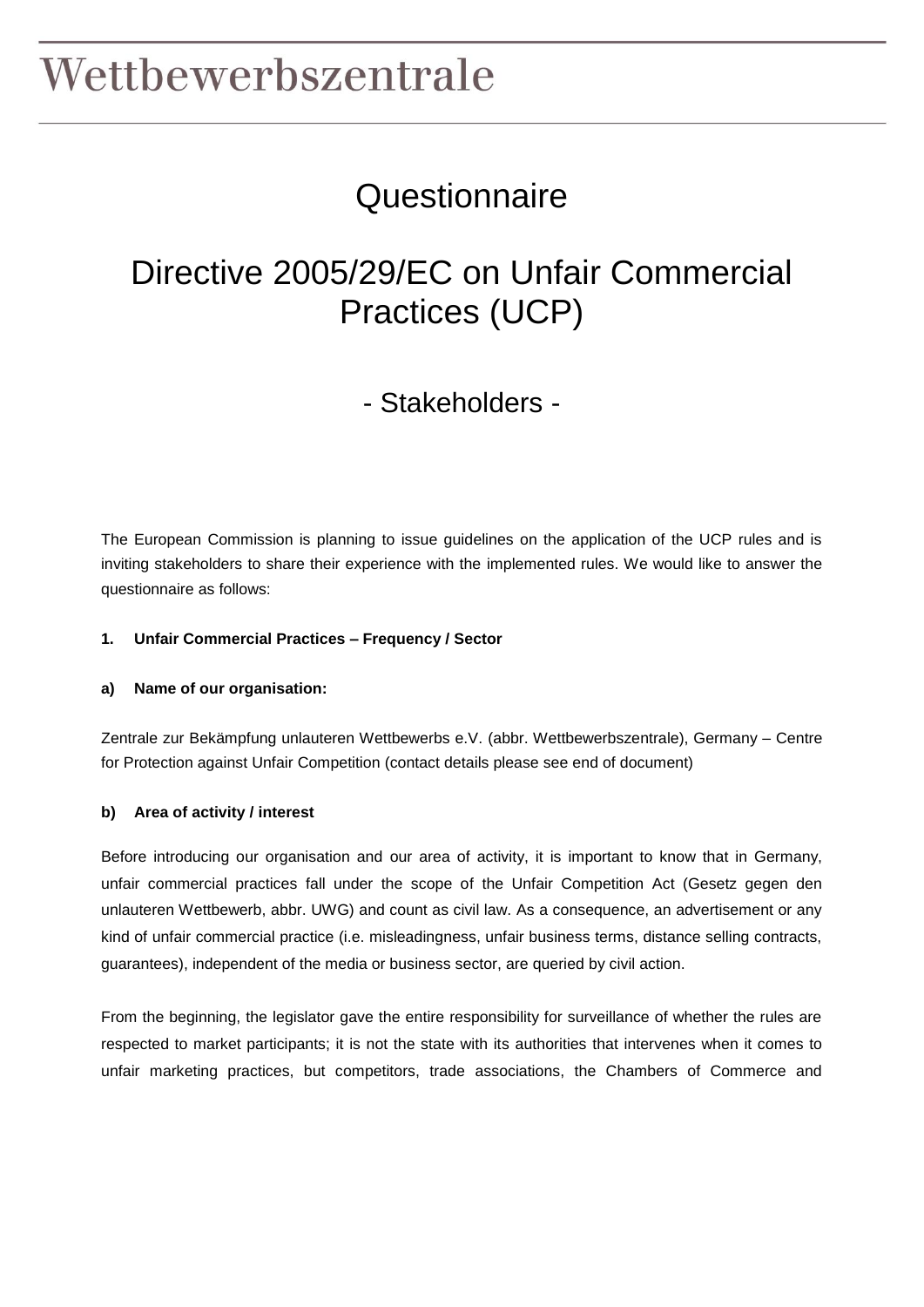consumer organisations. According to § 8 Unfair Competition Act these parties have a legal right to take action against unfair commercial practices, including an individual right to forbearance.

The most important and wide-reaching institution, which has a formal, i.e. judicially authorised right to prosecute unfair commercial practices is the Wettbewerbszentrale.

Our organisation is an independent institution in Germany for fair trading, founded by trade and industry in 1912. All Chambers of Commerce, most trade and craft corporations, about 600 other industrial or commercial associations and approximately 1200 companies are members of the Wettbewerbszentrale. We are judicially authorised to follow complaints from competitors as well as consumers concerning unfair marketing practices (i.e. misleading advertising, unsolicited direct marketing, misleading price indications) and also have the right according to § 8 UWG (Unfair Competition Act) to initiate court proceedings against companies in breach of competition and advertising law. Before taking a company to court we try to reach an out-of-court settlement by asking the company to sign a declaration of forbearance which includes a penalty clause in the case of recurrence. By this way of action, collective consumer interests as well as the interests of competitors are protected.

In addition to following complaints we also give legal advice to our members in matters of advertising law in order to avoid breaches from the beginning. A further task is to draft position papers concerning legislative acts on a national and European level from a practitioner's point of view. We belong to the expert group initiated by the German Ministry of Justice, which recently brought forward the implementation of the Unfair Commercial Practices Directive (2005/29/EC).

The Wettbewerbszentrale is also involved in the enforcement of the European Regulation on Consumer Protection Cooperation (EC 2006/2004). The Federal Office for Consumer Protection and Food Safety (Bundesamt für Verbraucherschutz und Lebensmittelsicherheit, abbr. BVL), being the single liaison office in Germany for intra-Community infringements and competent authority for cross-border infringements, instructs the Wettbewerbszentrale as an appropriate body having a legitimate interest in the cessation of infringements to take all necessary measures to cease the intra-Community infringement.

**The Wettbewerbszentrale deals with all aspects of unfair commercial practices, covering all media and all branches of trade and industry**. Our institution receives between 15.000 and 20.000 complaints and enquiries a year, mainly coming from competitors, but also from consumers and from authorities.

Apart from dealing with general aspects of competition law (misleading, comparative and harassing advertising, questions of transparency and information requirements), we also deal with specialised sectors such as health matters (medical law and law concerning advertising in the field of medical care),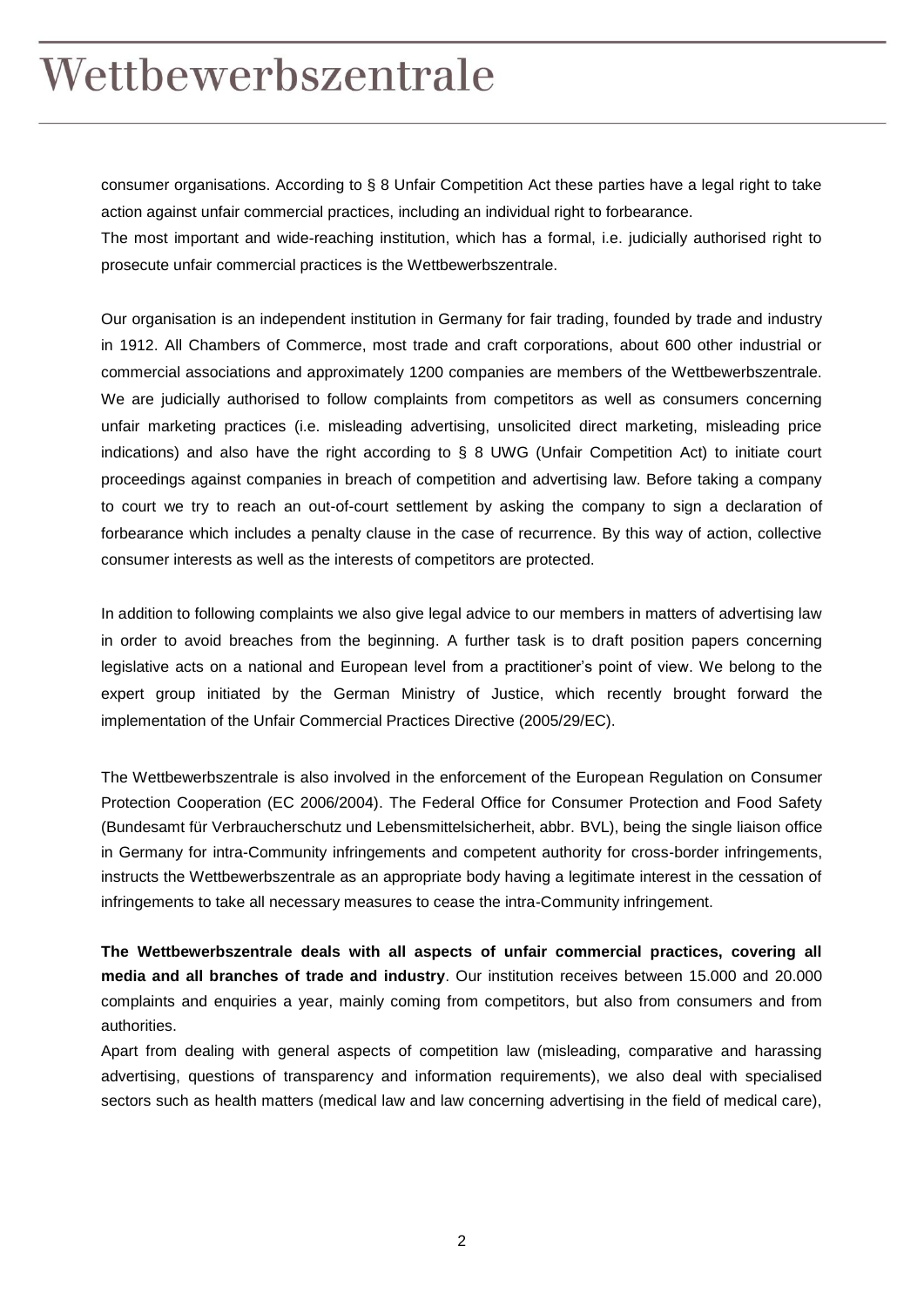law relating to professions and professional organisations, food law, tourism, general business terms, distance selling, e-commerce, advertising of organic and environmentally friendly products, energy sector and telecommunication, just to name some of the most important sectors.

In 2008, about 20%-25% of the complaints and requests directed to our institution dealt with misleading aspects according to § 5 UWG (for example related to price, product or company). Just under 10% of the cases dealt with matters of harassing advertising such as telephone calls or advertising via fax without prior consent (§ 7 UWG). Around 50% of the cases dealt with market related rules such as the Decree on Price Disclosure, Decree on Packaging, Law on Shop Closing Hours, Decree on Food Labelling, Law on Telemedia, Rules on Distance Selling, Medicines Law, Medical Treatments Advertising Law and Law on Food, Articles of Daily Use and Feed. For more details please see below under 3).

Germany finally transposed the UCP Directive only a few weeks ago in December 2008 by amending the Unfair Competition Act. For this reason, detailed experiences with the national interpretation of the UCP-Directive are limited. However, extensive rules on misleading and unfair commercial practices already existed before the transposition of the UCP-Directive, containing very similar prohibitions and rules. In addition, courts already interpreted the German Unfair Competition Act in the sense of the UCP-Directive, before it was finally transposed. We are therefore able to give an overview over many practices regulated by the UCP-Directive (see in particular the Annex).

#### **c) Frequency or risk of unfair commercial practice**

In the last years we have been made aware of frequent misleading statements in connection with "free services" for ringtone and sms offers for mobile phones. We also receive complaints about direct mailings addressed to consumers, untruthfully announcing that they have won a prize.

#### **d) Description of relevant practices mentioned under c)**

Some companies in the telecommunication sector have in recent years offered "10 sms for free" or free downloads for ringtones in the internet, without making clear that the user is about to conclude a 2-yearcontract if he starts the download.

In the other case mentioned under c), the consumer receives a letter stating that he has for example won a 3-day-journey and is invited to a day-outing where he will receive the prize. There, the consumer is told that he will only receive the prize if he pays an administration fee of 30,00  $\epsilon$ .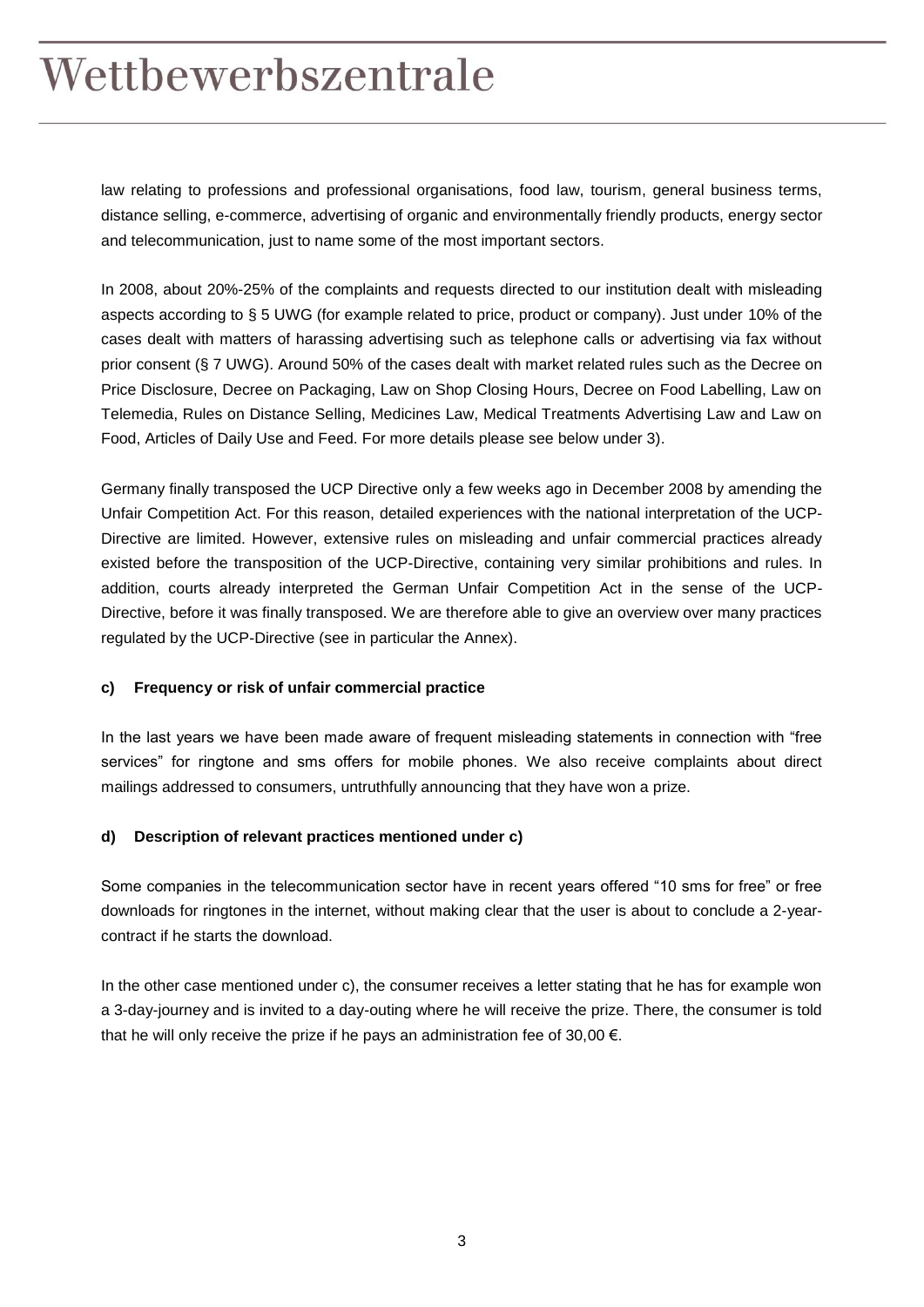#### **e) Matter of priority for authorities?**

The complaints concerning misleading downloads in the internet (10 sms for free) our already being dealt with as a matter of priority by our organisation, as a large number of market participants are affected by these unfair commercial practices (see press release attached).

The cases of misleading prize statements are also dealt with by our organisation. However, the cases are not frequent. They therefore do not to need to be dealt with as a matter of priority.

#### **2) Interpretation/application of the UCP Directive at national level**

#### **a) Inadequacies / discrepancies**

No, we are not aware of inadequacies or discrepancies in the way member states have transposed the Directive.

#### **b) Problems with interpretation**

As already mentioned, many of the regulations included in the UCP-Directive already existed before in the German Unfair Competition Act. Only slight modifications were therefore necessary (for example change of the General Clause, modification of rules concerning misleading omissions and introduction of a black list). As far as we know, no court cases are pending concerning these specific changes concerning the UCP-Directive. One reason for this may be the fact that the Directive was finally only transposed in December 2008. We are therefore not aware of current problems with the legal interpretation of the Directive in Germany.

However, we understand that different interpretations exist amongst the member states concerning black list number 20:

According to this regulation, "describing a product as "gratis", "free", "without charge" or similar if the consumer has to pay anything other than the unavoidable cost of responding to the commercial practice and collecting or paying for the delivery" is considered unfair.

We understand this rule is such a way that claims like "10 free flights to London" would be regarded as misleading, if the consumer has to pay taxes and administrative fees in order to profit from the offer.

However, we assume that premiums and free gifts (as an extra service to the main product) do not fall under the scope of the black list. We therefore presume that offers like "buy two and get one free" are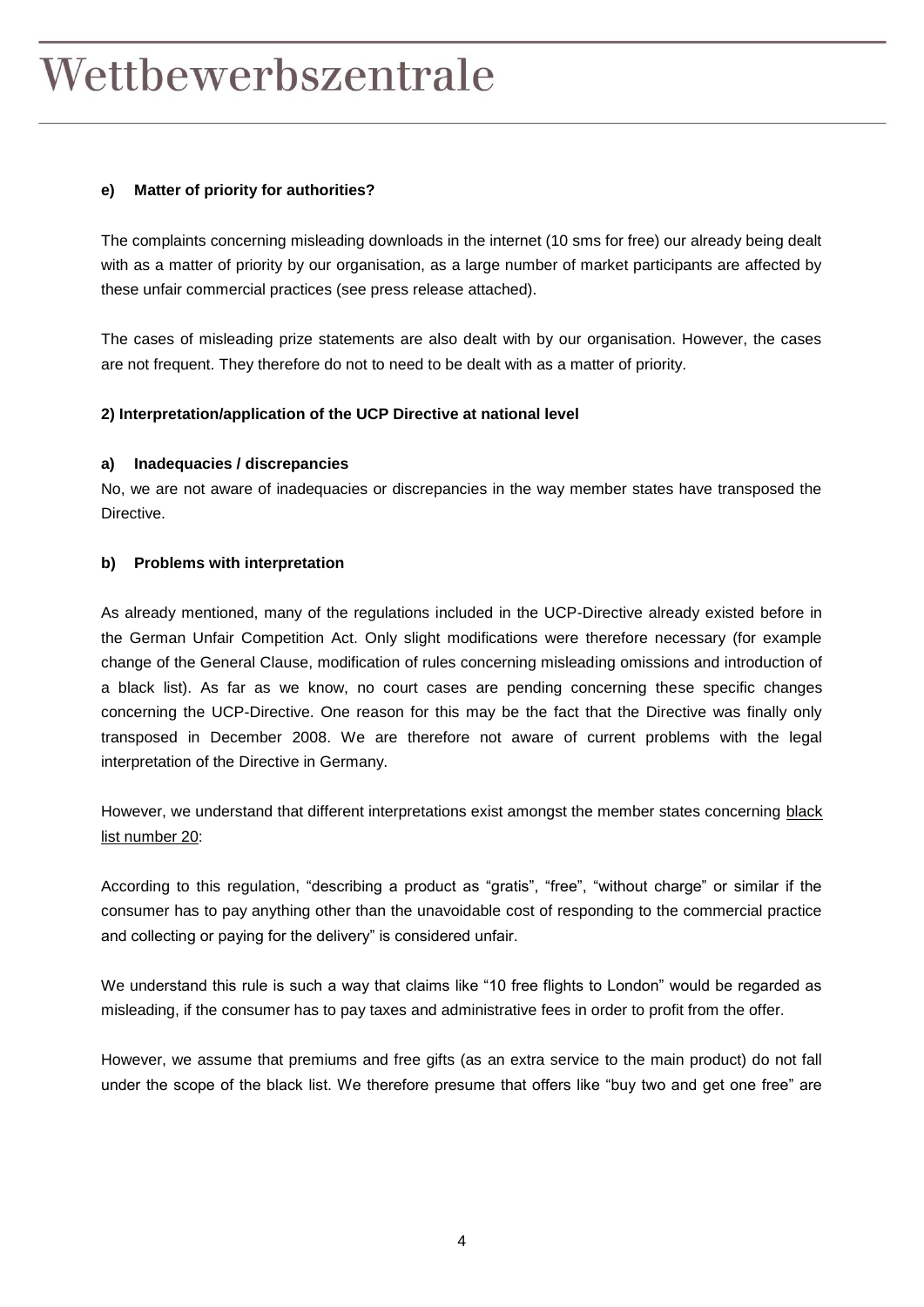allowed and not covered by the UCP Directive, as it is transparent that the word "free" is only related to the premium and that naturally the main product needs to be paid for. A clarification may be helpful.

The technical expression used in number 26 of the black list is also unclear:

It regulates that "making persistent and unwanted solicitations by telephone…or other remote media…" are forbidden.

It is not clear what "other remote media" are. Which other technical devices are meant? A clarification may be helpful.

#### **c) Helpful guidelines**

At this point, guidelines are not seen to be necessary.

#### **d) Existing guidance**

No, we have not yet provided guidance. As the German transposition has only just taken place (December 2008), we are not aware that best practices have already developed.

#### **e) Other observations / comments**

No further observations or remarks.

#### **Contact**

Wettbewerbszentrale Büro Berlin Jennifer Beal Danckelmannstr. 9 D – 14059 Berlin

Telephone: 0049 – 30 – 326 5656 Telefax: 0049 – 30 – 326 5655 E-mail: [beal@wettbewerbszentrale.de](mailto:beal@wettbewerbszentrale.de)

Berlin, February 13, 2009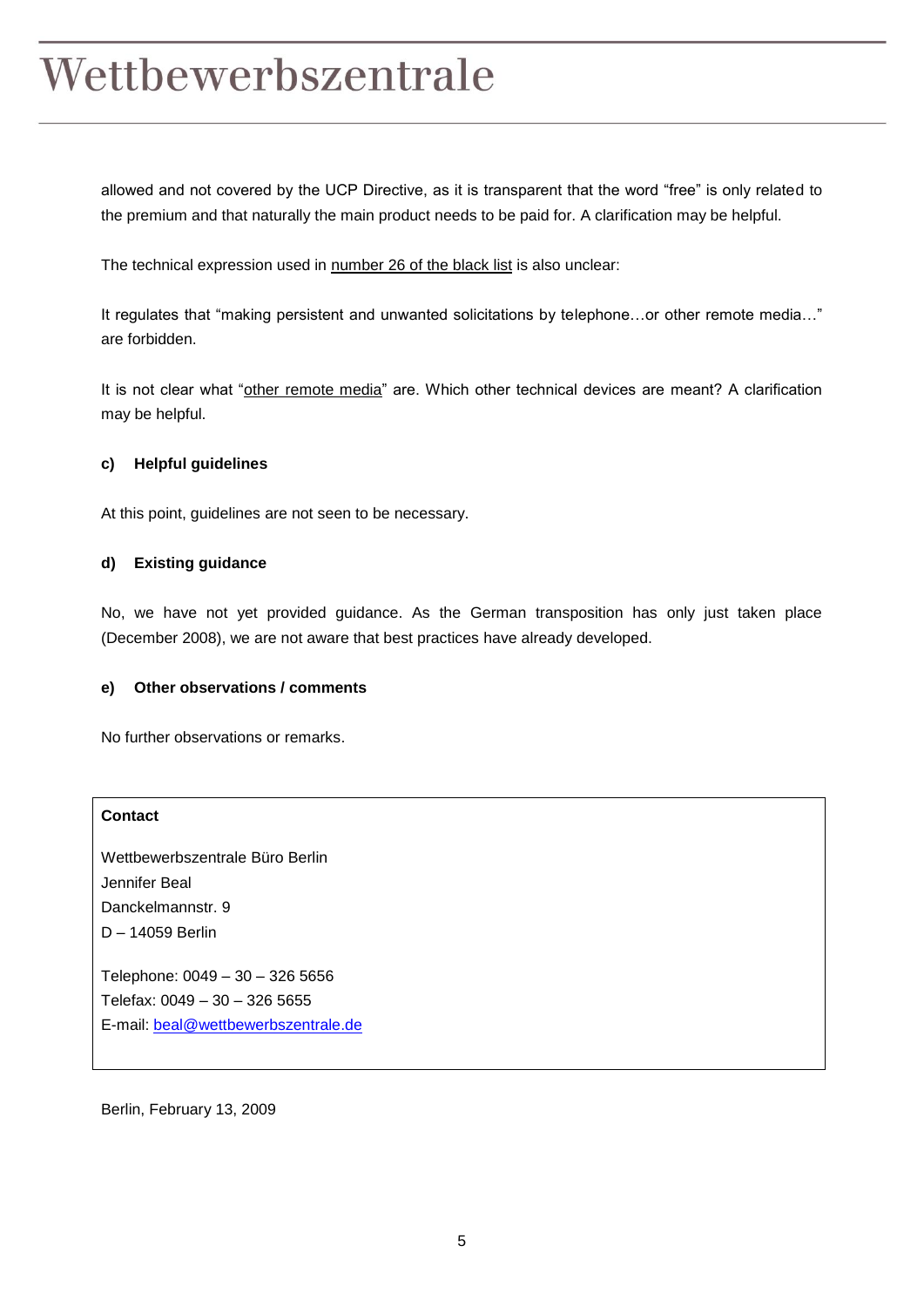#### **ANNEX / Table of unfair commercial practices**

In 2008, our institution received about 15.000 complaints and information requests. We estimate that around 50% of these cases (complaints and enquiries) fall under the scope of the UCP-Directive. The figures given relate to complaints and enquiries as a whole; without taking into account whether the complaint was of substance.

As already mentioned, the UCP-Directive was transposed into German law in December 2008. However, extensive rules on misleading and unfair commercial practices already existed before the transposition of the UCP-Directive, containing very similar prohibitions and rules. We are therefore able to give the following overview of case categories:

#### **a) Unfair commercial practices under the General Clause (Art. 5)**

The German Unfair Competition Act (UWG) provides detailed rules on all kinds of unfair commercial practices (i.e. misleading advertising, transparency rules). Because of this detailed legislation the majority of cases fall under specific rulings and not under the General Clause. The General Clause is only needed in few cases.

#### **b) Misleading actions and omissions (Art. 6 and 7)**

In 2008, about 3500 cases dealt with misleading actions and omissions, reaching from misleading statements about the company size, composition of product, price of product, test results, attributes of the trader such as his qualifications to missing material information, just to name the main aspects. According to our experience, misleading actions and omissions occur in all branches and media.

#### **c) Incomplete information in invitation to purchase**

About 2000 cases dealt with incomplete information to purchase, such as missing information on the identity of the seller, the rights of withdrawal (distance selling), the final price including taxes and other costs (such as delivery expenses) and the unit price. Most of these breaches occurred on-line.

#### **d) Black list – false claims about curative capacity**

We only received few complaints about non-sufficient availability of advertised products (i.e. special offer for DVD-player when only 2 products where available for consumers).

#### **e) Black list – false free offers**

Apart from the cases mentioned under 1 c) and d) (free sms and free ringtones), our institution only receives few complaints concerning false free offers.